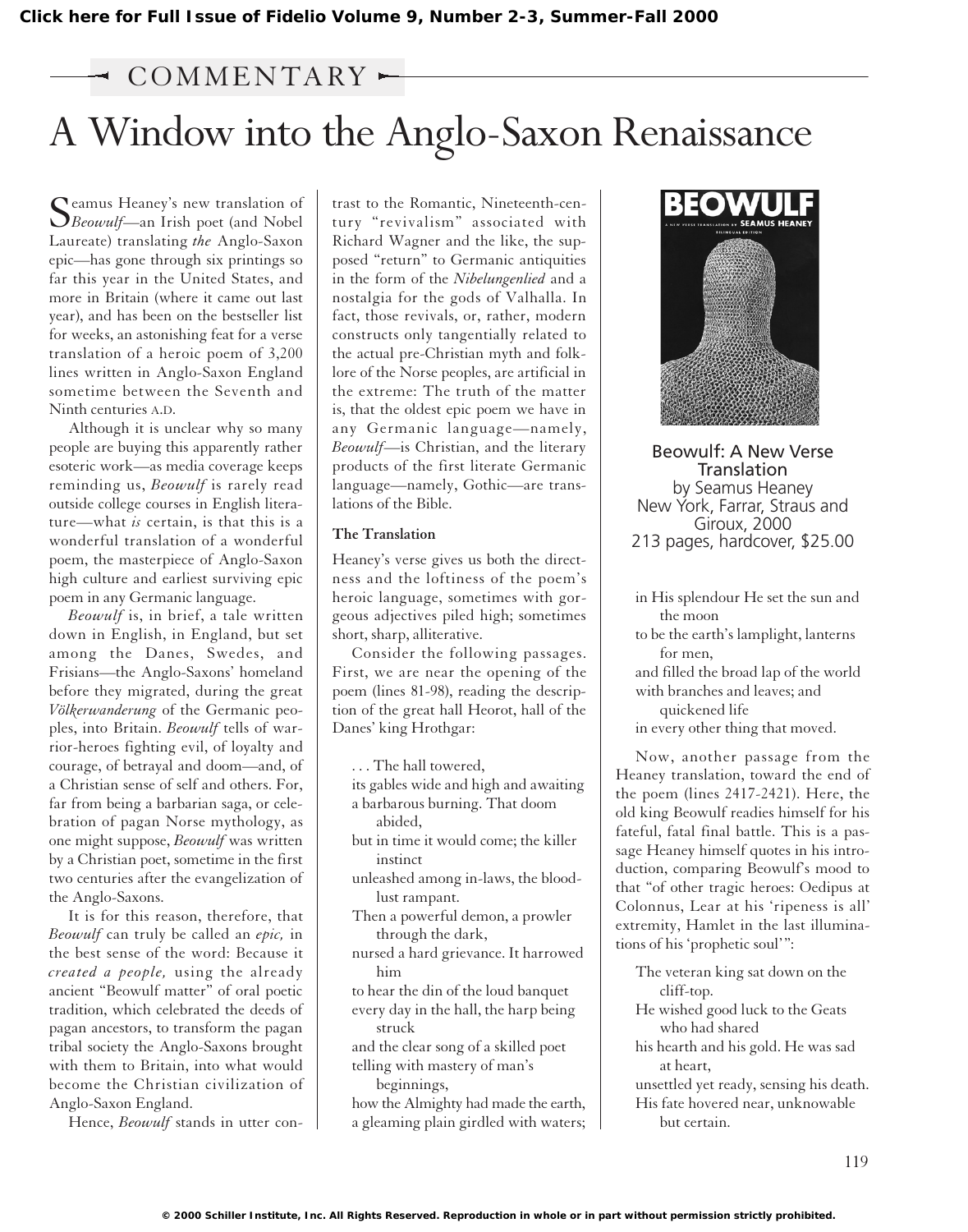Anglo-Saxon, or Old English, deploys a marvelously powerful musicality dominated by alliteration, rather than rhyme. Alliteration in Anglo-Saxon poetry is, as Anglo-Saxon scholar Robert Diamond puts it, not an embellishment, but a structural necessity; one in which verses are arranged in alliterating pairs, with the first half of a line (the "on-verse") having two alliterating pairs of syllables, and the second half ("offverse") only one.

To translate this directly, or literally, into modern English *poetry,* is impossible. The effect would be something like the spoof "Witan's Wail" in the comic history *1066 and All That.* Heaney solves the problem beautifully, not (necessarily) adhering to the alliteration scheme the *Beowulf* poet uses, but evoking it in richly intricate patterns which echo, rather than mimic, the Anglo-Saxon.

Here is an example from the very outset of the poem; the poet is telling the story of Scyld Scefing (pronounced Shield Sheafing, translated by Heaney as Shield Sheafson). Scyld is described as flourishing:

wēox under wolcnum, weorDmyndum bah.

or, transliterated and slightly modernized:

*w*ax under *w*olcnu*m, w*orth-*m*yndu*m* thah.

The Granger Collection

ranger

Collection

Wax means to grow, to flourish—as it still does today. Under has not changed meaning. Wolcnum has become the rarely used modern English word welkin (sky, heaven)—and there is at least one modern translation of *Beowulf* that renders that phrase as "wax under welkin"—great for etymologists, but unintelligible to most readers. (Another modern translation supplies "prosper under heaven"—accurate as to meaning, but dead as to the poetry of the passage.)

In the "off-verse," worth means worth; myndum means mind or remembrance, and so worth-myndum has the connotation of fame, praiseworthiness.

Here is how Heaney translates it:

as his *p*owers *w*axed and his *w*orth was *p*roved.

The alliteration (signified in both



pazze he hum afterwartes Senne heah open heapod lecan hothn be seapon onzap fecz han pap seomop. Per munmende mod men ne 'cunnon fecgan faite fele predonne heled under hoope hpa ham hlarte on pont.  $\cdot$ 1.  $6.14.2$  and A per on bungum beopule revi dinga be leod cymnz Lonze ppaze poleum zepu. 5e parton ellop hyeapp aldone open do opt him epe on poe heah healp dene heald penson lipse samol ysis peoin slæse form dinzaf dan peopen beapn popo septimed in popolo pocim peopo da prespa heopo zan-7 huod sap phalsa cil hypide re felan ve hado feilping af healf sebedda haper had sape hope sped sypen piser people mysel him haipine mazaf seopre hyp don odd (co 500 500 sepose maso spile mical) con mod be upon of the peced haran poly

cases by italic) is no longer paired in the same way as in the Anglo-Saxon verse architecture, but it is paired, and crossconnected, just as in the original; the meaning is intact, and the line is metrically satisfying.

Another striking feature of Anglo-Saxon poetry lies in its rich use of metaphor, combinations of thoughts or things which make us see the world differently, offer new analogies, possibilities, ironies; and incidentally, enable us to see through the eyes of the Anglo-Saxons in an age long past. Thus, the now-famous images for sea—"whaleroad" (hron-rade); or sail—"sea-shawl" (mere-hraegla); or ship—"wave-crosser" (weg-flotan); or language—"wordhoard" (word-horde); for skeleton, "bone-cage" (ban-cofan).

These and many more occur frequently, as fixed phrases, part of the poetic stock (or word-hoard) that is

**Bottom left:** *Oldest extant Beowulf manuscript, written on vellum c. A.D. 1000.* **Left:** *10th century Viking ceremonial axe-head.* **Below:** *Dragonhead of the wooden stem-post of a Viking ship, c. A.D. 700*.



The Granger Collection

characteristic of ancient epic poetry (readers of Homer will recall some of his fixed phrases: the wine-dark sea, rosy-fingered dawn, grey-eyed Athena, Zeus Cloud-Gatherer). The recurring fixed phrase points back to an oral tradition, in which repetition, and the use of fixed matter to fill out a poetic line, enable the minstrel or singer reciting the poem to remember it more easily.

Heaney handles this material deftly, using these images where they will be compelling and exciting, or evocative, but not enslaved to them, able to abandon them if

they threaten to become simply doggerel or cant, or impede the flow of *the poem he has created* through his translation.

I highlight the above with emphasis because, at bottom, that is what Heaney has done: create a new poem, and for good reason. One cannot translate a poem *literally,* and have it still be poetry, since in poetry, evocation and metaphor are everything. There exist perfectly respectable, and extremely useful, prose translations of great poetical works; but really to translate a poem, to give us in our own time and idiom, the poetic impact of the original, means essentially to *write a new poem,* which will, as closely as possible, create in our minds the experience that the original poem created in the minds of its first hearers or readers.

That, of all the translators of *Beowulf* thus far, Heaney is uniquely qualified to do.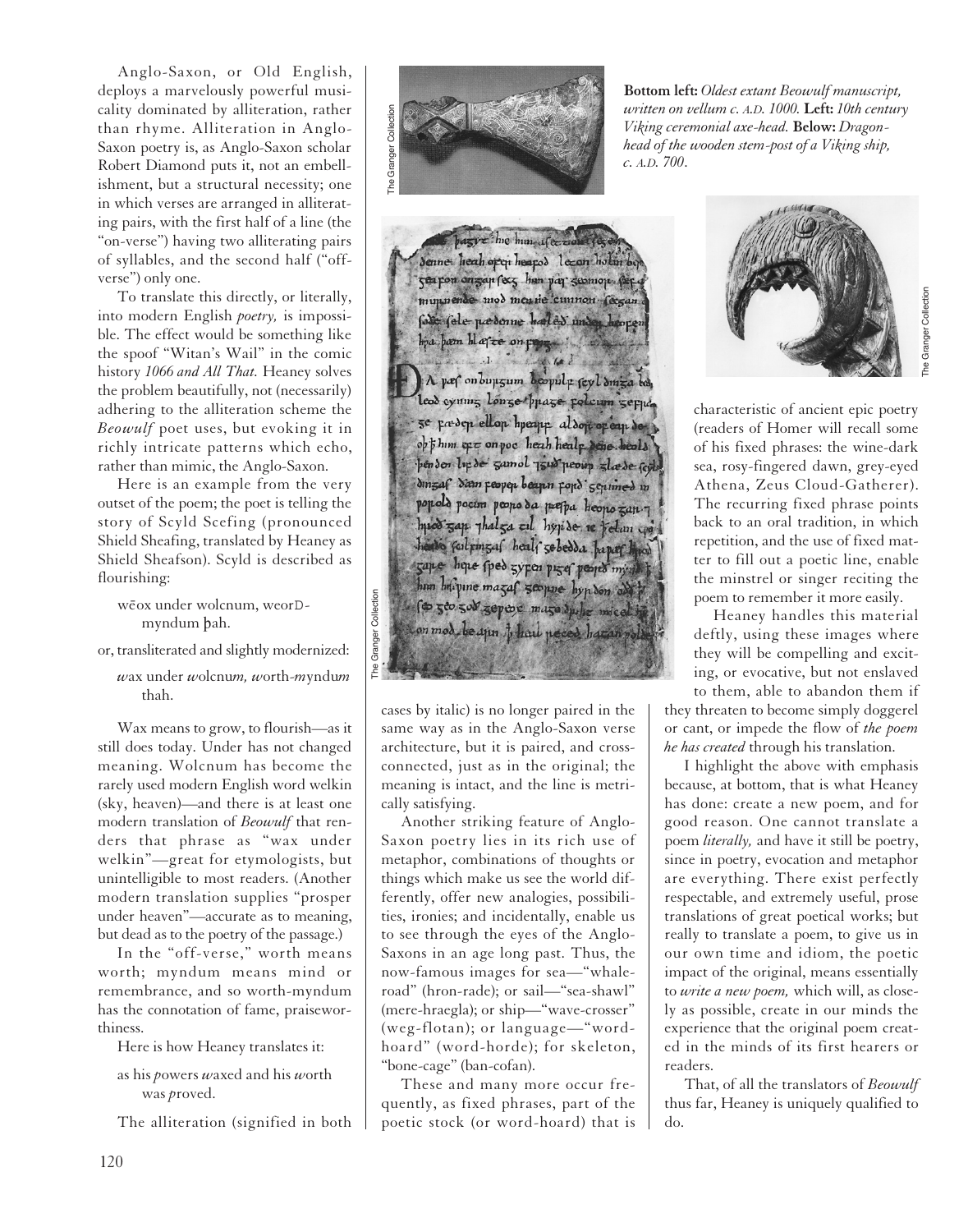# **The Poem**

But, why *Beowulf* at all?

There is no doubt that *Beowulf* is a great work of art. In the "ringing, singing" language of Old English, as one reviewer called it,<sup>1</sup> it is the story of the young man Beowulf who, defeating the monster Grendel, frees the Danes from the monster's thrall; the story of Beowulf fifty years later, an old man and king, defeating the dragon that menaces his people, and dying in the attempt.

Against this remote and barbarian backdrop, the poem examines the great issues of man in his relations among men, and his relation to God: the transience of life, mortality, and one's life's work; the roles of freedom and necessity; of the individual person, and of Fate. Some of the poem's strangeness and its power, lie in the fact of its combining the pagan world of the Northern heroic age, with an unmistakably Christian outlook, transmuting the Anglo-Saxons' grim Nordic view of inexorable Fate,<sup>2</sup> into something freer and more forgiving.

*Beowulf* was written perhaps only decades after the Anglo-Saxons were evangelized (a process whose beginning is traditionally dated to 597, and the arrival in England of missionaries from the Rome of Pope Gregory the Great), composed by an artist who was looking back on the pagan days with new eyes. It simultaneously honors the past, and polemicizes for the new faith, being composed for an England whose population is perhaps half-Christian, halfpagan. Its author takes every opportunity to *teach* his hearers, to remind them of the superiority of the new religion of the "All-Father," over one-eyed, sinister Wotan/Odin, and hammer-wielding Thor/Thunor. It is therefore a *civilizing* undertaking.

As a work of art, it remains with us because the character of Beowulf remains with us, a man who at first seems to embody the heroic old Norse marauders, but who instead, we come to realize, is an expression of something much higher: a hero, yes, but more important, a "Christian," generous and gentle, and in protecting others, greathearted. This portrait is the antithesis of

the Northern beserker-hero so beloved of the Romantics, the battle-axe-swinging champion actuated by rage. At first, before he performed his great feats, Beowulf's countrymen regarded him as a weakling, precisely because of this gentleness:

...

- he was formidable in battle yet behaved with honour
- and took no advantage; never cut down
- a comrade who was drunk, kept his temper
- and, warrior that he was, watched and controlled
- his God-sent strength and his outstanding
- natural powers. He had been poorly regarded
- for a long time, was taken by the Geats
- for less than he was worth: and their lord too
- had never much esteemed him in the mead-hall.
- They firmly believed that he lacked force,
- that the prince was a weakling; . . .

The viewpoint of the poet is made beautifully clear in the following passage, in which he describes the practices of his pagan ancestors:

Sometimes at pagan shrines they vowed offerings to idols, swore oaths that the killer of souls might come to their aid and save the people. That was their way, their heathenish hope; deep in their hearts they remembered hell. The Almighty Judge of good deeds and bad, the Lord God, Head of the Heavens and High King of the World, was unknown to them. Oh, cursed is he who in time of trouble has to thrust his soul in the fire's embrace, forfeiting help; he has nowhere to turn. But blessed is he who after death can approach the Lord

# and find friendship in the Father's embrace.

Perhaps most moving of all, is the advice the old king Hrothgar gives the young Beowulf, embarking on his great battle against Grendel. Hrothgar teaches the lesson—to Beowulf, and to the poem's readers and hearers—to avoid the sin of overweening pride, the lust for power, for blood, for gold, and to be ever-mindful of the bounty of God, the transitoriness of this life, and the importance of how we live these short lives of ours, to make a difference:

" . . . It is a great wonder how Almighty God in His magnificence favours our race with rank and scope and the gift of wisdom; His sway is wide. Sometimes He allows the mind of a man of distinguished birth to follow its bent, grants him fulfillment and felicity on earth and forts to command in his own country. He permits him to lord it in many lands until the man in his unthinkingness forgets that it will ever end for him. He indulges his desires; illness and old age mean nothing to him; his mind is untroubled by envy or malice or the thought of enemies with their hate-honed swords. The whole world conforms to his will; he is kept from the worst until an element of overweening enters him and takes hold while the soul's guard, its sentry, drowses, grown too distracted. A killer stalks him, An archer who draws a deadly bow. And then the man is hit in the heart, the arrow flies beneath his defences, the devious promptings of the demon start. His old possessions seem paltry to him now. He covets and resents; dishonours custom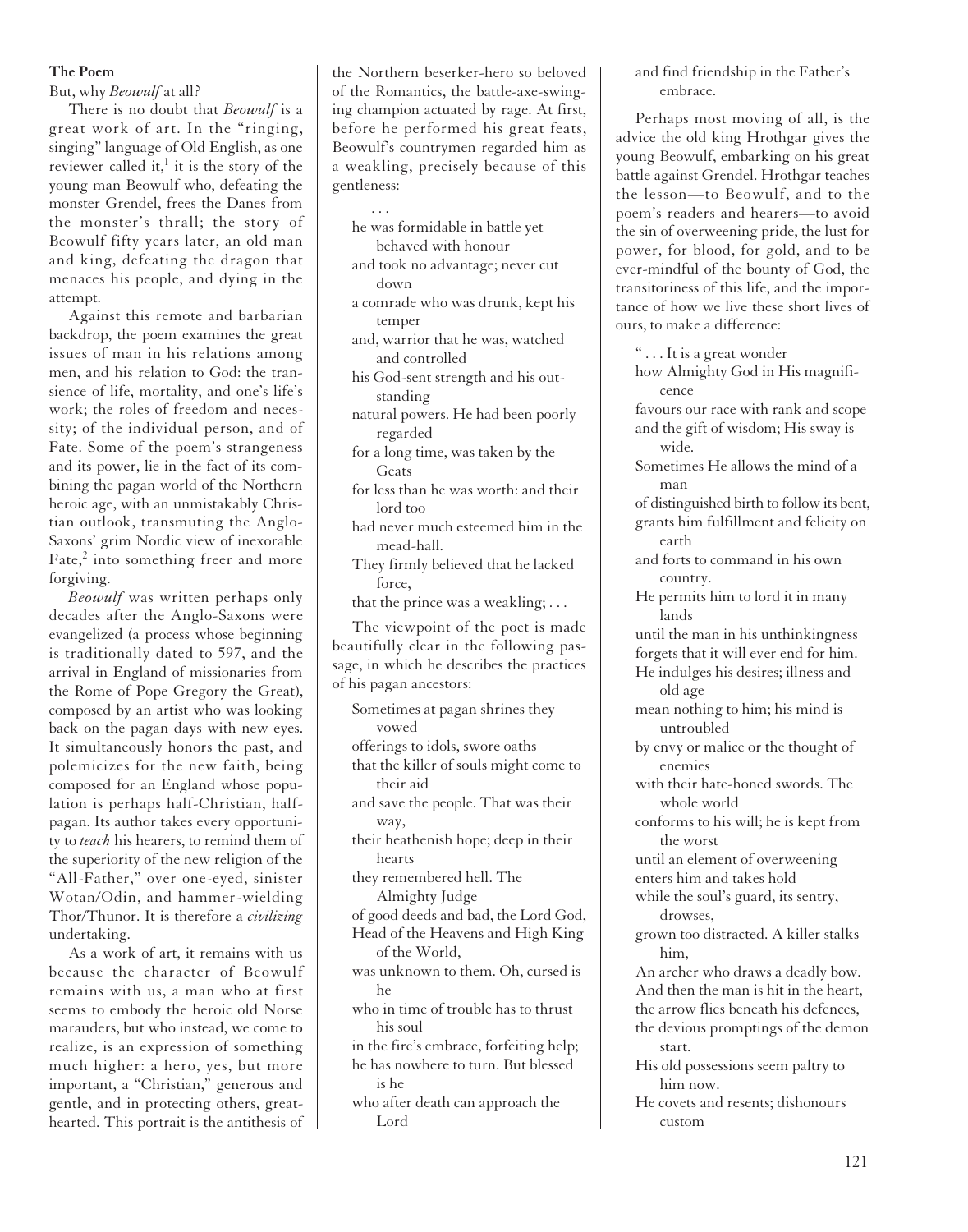- and bestows no gold; and because of good things
- that the Heavenly Powers gave him in the past

he ignores the shape of things to come. Then finally the end arrives

when the body he was lent collapses and falls

prey to its death; ancestral possessions and the goods he hoarded are inher-

ited by another who lets them go with a liberal hand.

"O flower of warriors, beware of that trap.

Choose, dear Beowulf, the better part, eternal rewards. Do not give way to pride.

For a brief while your strength is in bloom

but it fades quickly; and soon there will follow

illness or the sword to lay you low, or a sudden fire or surge of water or jabbing blade or javelin from the air

or repellent age. Your piercing eye will dim and darken; and death will arrive,

dear warrior, to sweep you away."

## **The Cultural Context**

Broadly, *Beowulf* was part of the process of the Christianization of all Northern Europe—for the English, once converted, played a central role, as did their neighbors the Irish, long Christian, in the evangelization of the continent. It was the product of a period of tremendous literary fertility among the Anglo-Saxons, which was, in turn, the result of the Anglo-Saxon Renaissance (sometimes called the Northumbrian Renaissance, in deference to one of its geographical foci; less often, but usefully, called the Anglo-Irish Renaissance, in recognition of the role of Irish Christianity in helping to civilize the English).

When, at length, and after many reversions and scrappy civil wars, the English people overall did become Christianized—primarily from Rome, but in part thanks to the impact in northern Britain of the Irish missionary saints, foremost among them St. Columba and his foundation at Iona off northern Scotland; and Aidan and his



|                                                      | and out Peteryb: https://                                     |                   |
|------------------------------------------------------|---------------------------------------------------------------|-------------------|
|                                                      | conforum couch concopum on                                    |                   |
|                                                      | nent Chystopaucic errores                                     |                   |
|                                                      | perry dentry evants areas                                     |                   |
|                                                      | τάταρ τιακη πρατιση, απιτός                                   |                   |
|                                                      | mam phuante Onur sech ad                                      |                   |
|                                                      | coliccer component lo tireccisant                             |                   |
| minorato professor                                   | phate poloquam feminy Bay                                     |                   |
| celopoto cemex ocquirar                              | can earn ppace prover a potted                                |                   |
| philfingeer quoticolmon                              | perceptore. Hommittee politi-                                 |                   |
| unecurmee certholycorum                              | o tpee of mine pine qui cumo                                  |                   |
| metropone supportup                                  | codumnation soci am eq ciling                                 |                   |
| calsuor peutrem de.                                  | ce supérnéntire deldyfume                                     |                   |
| Clear Section operati-                               | eco-apofiolicity paper habres                                 |                   |
| celerico clotumulumen                                | delni-consilio quice stuto se-                                |                   |
| Gyscopupobito prudispera                             | dulup quím éclépip condonum                                   |                   |
| tulicenti; Sed a mombincho                           | canchi grisco pum mrcente ; en                                |                   |
| pec comen centopul cochin mayor                      | Cruce h mmonocfetivo unitidam                                 |                   |
| acche derancen - oz baches pli                       | qd ft- nonlong cenecepols com<br>peemeer eebbeep heechnicenum |                   |
| o redan negra nel quiro;                             | Immetione cept secret tradit                                  |                   |
| Cham ille european payseno<br>thin century emitters' | chlaqinda unbaram-                                            |                   |
| Time equecime il panco chiponer                      | monarchusclibur sinut creede                                  | <b>Sollection</b> |
| torecopacu-meeting the notivent                      | enation direction Inferences                                  |                   |
| abioso simul crance nondan                           | gives painter or la move linear                               | Granger           |
| hymbnotui osam uchipnocedin                          | phycir simul : I fime comporter                               |                   |
| the libro policie divinal archeory                   | 'enm papa nipste forscopaen                                   |                   |
| putpen : Um moderateur                               | accepro-bureacm am unities a                                  |                   |
| du ciplinit, clocul-tauntil, quantite,               | City Incircuitty securities cheedus                           | The               |
|                                                      | <b>POUCHER</b>                                                |                   |

**Left and above:** *The Venerable Bede, and an 8th century manuscript page of Bede's "Ecclesiastical History."* **Below:** *Manuscript pages from the Lindisfarne Gospels, A.D. 698 (right), and Alcuin's revision of the Latin Vulgate Bible (left).*

monastery at Lindisfarne, off the coast of English Northumbria—religion and letters took hold fast and deep among the English, such that, within a short time of the founding of the Irish monastery at Lindisfarne, St. Cuthbert, an Englishman, was widely recognized as the

monastery's greatest son. This was so much true that within a century of the very beginning of the conversion, there had arisen in Northumbria one of the very greatest of the early medieval scholars and saints: the Venerable Bede (673- 735). His greatest work (in Latin) is his *History of the English Church and People,* sometimes called the *Ecclesiastical History of the English People,* probably the first history written by a Northern European, and certainly one of the greatest.

Bede was the product of twin centers of learning at Wearmouth and Jarrow, by the eastern end of Hadrian's Wall, near where Newcastle-on-Tyne stands today. He was regarded, especially in the Carolingian age, as one of the great Church fathers. He was the author of numerous commentaries on Scripture, of scientific treatises, and of books on technical chronology and astronomical





The Granger Collection

The Granger Collection

calculation. His *History* continues to this day to be a vital source of information on the Coming of the English to Britain, as it was called, on the life of the "Old Saxon" relatives left behind on the continent, and on the history of the English adoption of Christianity.

From the same area as Bede, in the city of York, came the great scholar Alcuin, the intimate of Charlemagne. Thirty years after Bede published his *History,* Alcuin, in 767, took over the church school established at York by his teacher and master, Aethelbert. Fifteen years after that, Alcuin embarked on the second half of his career—in the court of Charlemagne at Aachen, where he created and directed the Palace School, which he oversaw from 782 to 796. He was joined there by many of his English circle, to help him teach King and court the "English learning" of York; he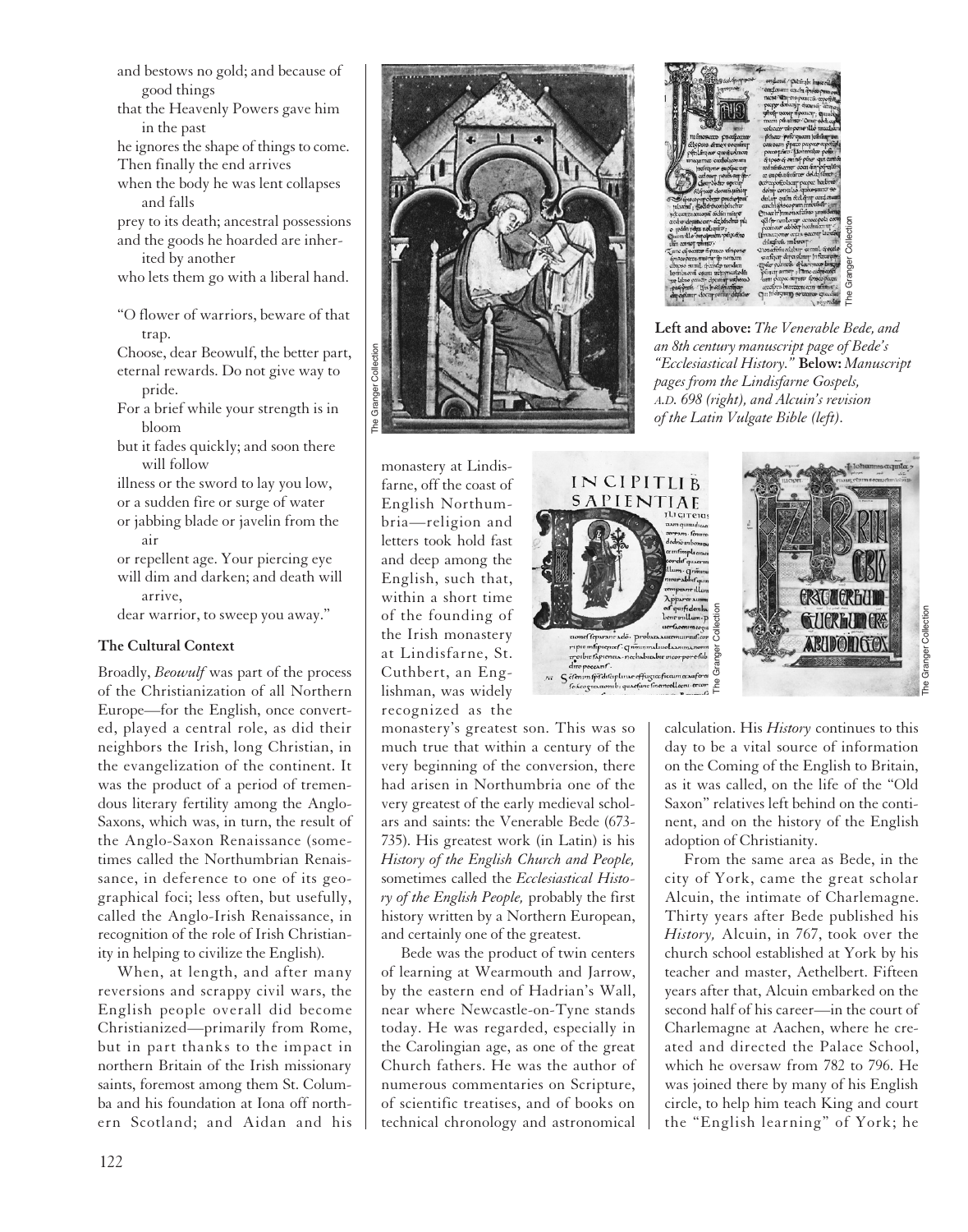became chief adviser to Charlemagne on doctrinal matters, and his agent in all his relations to England.

Alcuin and his colleagues from York played a crucial role in the Carolingian Renaissance. Under Alcuin, the Palace School became an important factor in Frankish national life, a magnet for the sons of patrician and plebeian alike. Any boy with talent, no matter how humble his station, was welcomed. Alcuin taught the classes in person, drawing other intellectuals in to follow his example, and Charlemagne set the tone by taking classes himself.

Alcuin bought books widely for the school, but also wrote numerous primers covering, among other subjects, orthography, grammar, rhetoric, dialectic, "astrology" (more akin to cosmology and astronomy, than to the present-day mumbo-jumbo) and theology—works which are still extant. Under Alcuin's direction, students of marked talent were selected for further training to become abbots of the Frankish monasteries, and great monastic schools were set up at Fulda, Tours, and the like. Scribe-monks working in the Carolingian scriptoria preserved the writings of authors of Classical antiquity.

At the same time, the Northumbrian English were the first to undertake mis-

sions of evangelization to Northern Europe, their mandate being to convert their cousins in Frisia, among the "Old Saxons," and in Central Germany. English missionaries set up foundations at Fulda, Echternach, Regensburg, Eichstatt, as far south as Salzburg, as far north as Bremen. With them they brought beautiful illuminated Gospels, done in the Anglo-Saxon scriptoria like the Echternach Gospels, now in the Bibliothèque Nationale in Paris. (Among the illuminated manuscripts created in Anglo-Saxon England were the famous Book of Durrow and the Book of Kells, now both in the library of Trinity College, Dublin.)

An almost exact contemporary of Bede was the Apostle of the Germans, St. Boniface, born around 675. His Anglo-Saxon name was Wynfrith; he was raised in a monastery in Exeter, later headed the monastic school at Nursling in Hampshire near Southampton, and then, in 716, left England for Frisia and the very beginnings of his mission. In 722, at Rome, he was consecrated Bishop to the Germans, whereupon he returned to his work, by now in Hesse and Thuringia, bringing to Germany numerous Englishmen to help in his task of founding churches and suppressing heathen sanctuaries. By 742 he had founded sees at Wurzburg, Buraburg, and Erfurt, and had brought over Englishmen to be their first bishops. He died a martyr in 754, massacred with more than fifty of his companions by a heathen band in Frisia, to which he had returned at the end of his long life.

Although Bede wrote exclusively in Latin, there is a passage so famous from his *History,* concerning the conversion in 627 of the Northumbrian English King Edwin and his thanes, that we reproduce it here, mostly for the way it conveys the early Anglo-Saxon worldview in transition from paganism to Christianity, the same view illuminated so perfectly in *Beowulf.*

Bede recounts the argument one of Edwin's thanes gives, for acceptance of



*Anglo-Saxon missionaries brought learning and Christian civilization to the homelands of their Germanic ancestors.*

the new faith proposed to them by the Roman missionaries:

"Your Majesty, when we compare the present life of man with that time of which we have no knowledge, it seems to me like the swift flight of the lone sparrow through the banqueting-hall where you sit in the winter months to dine with your thanes and counsellors. Inside there is a comforting fire to warm the room; outside, the wintry storms of snow and rain are raging. This sparrow flies swiftly in through one door of the hall, and out through another. While he is inside, he is safe from the winter storms, but after a few moments of comfort, he vanishes from sight into the darkness whence he came. Similarly, man appears on earth for a little while, but we know nothing of what went before this life, or what comes after. Therefore, if this new teaching can reveal any more certain knowledge, it seems only right that we should follow it."

That haunting image, of the lone sparrow flying from darkness through light and warmth into darkness again, has resonated throughout centuries, perhaps the most remembered of the all the speeches, letters, and colloquia recorded in Bede's *History.*

Nor did Anglo-Saxon literature written in English (as opposed to Bede's and

> Alcuin's Latin), lag behind this efflorescence of culture and evangelization. From this general period come the beautiful and haunting elegaic poems, like "The Wanderer," "The Seafarer," or "The Ruin"; the great religious poems, of which "The Song of the Rood" (Seventh or Eighth century) is certainly the greatest (rood is an Anglo-Saxon word for cross); the work of the poet Caedmon, and so on.

#### **Alfred's Translation Project**

Then, in the great crisis of Anglo-Saxon England, as the Danes were invading and pillaging their English cousins, came the most remarkable cultural achievement of Anglo-Saxon high culture. That achievement is associated with